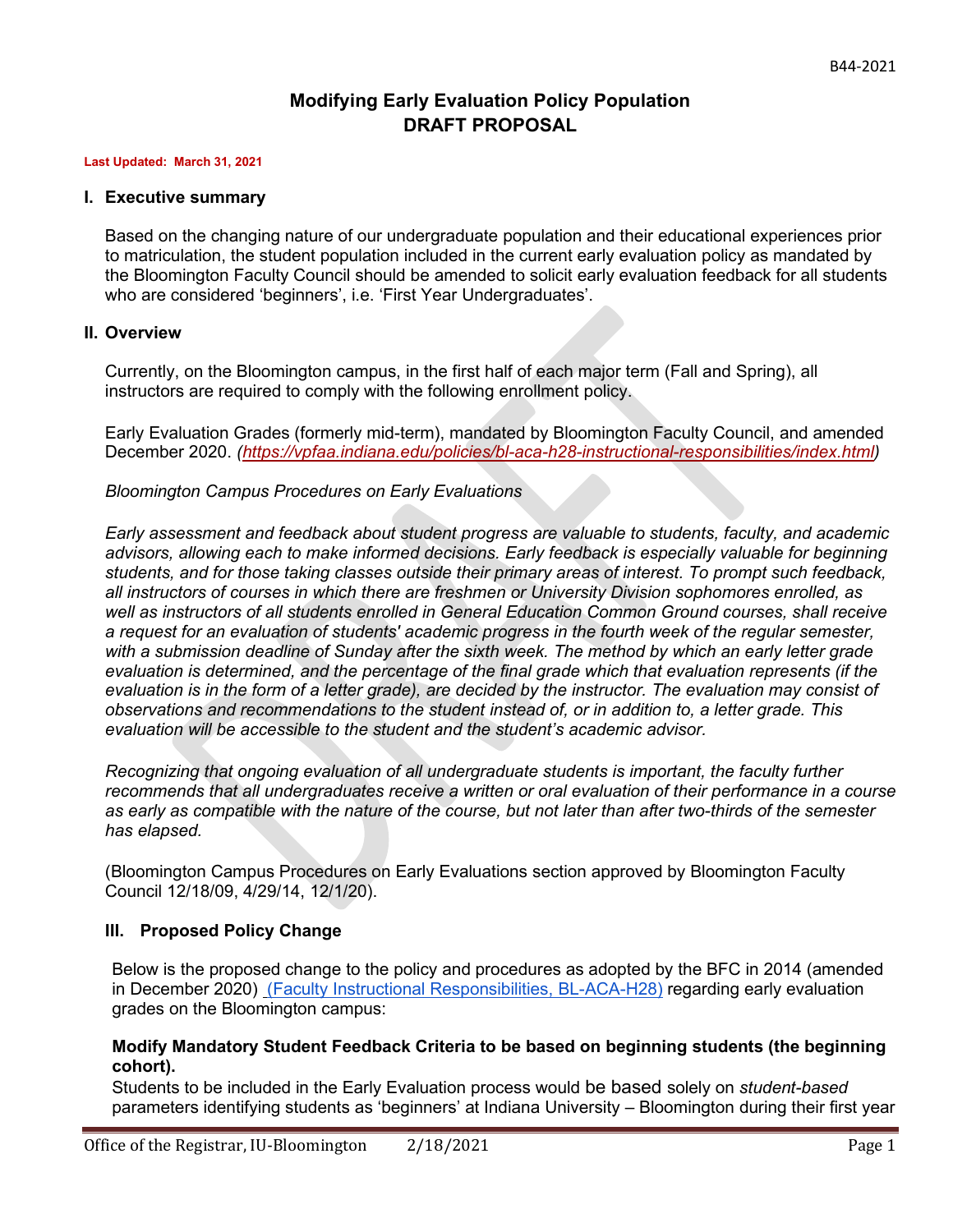of enrollment. (The current criteria use a combination of *student-based* parameters and *course-based*  parameters (e.g., enrolled in any General Education course), as set by the IU Bloomington General Education committee). The new criteria for selection are proposed below:

- For fall, students identified by the Office of Enrollment Management as First-Year Undergraduates as of *that fall, summer (summer beginners are considered part of the fall cohort) and spring* would receive feedback in all enrolled courses.
- Feedback would be requested not only for their first major term of enrollment, but for the second. Thus, students first enrolled in the fall would also be evaluated in the spring. Students identified as First Year Undergraduates who begin in the spring term would be evaluated in their first term (spring) as well as the following major term (fall).

## **IV. Rationale for Policy Change**

#### **Target Students Who are New to University Study**

Historically, the early evaluation policy's purpose was to provide information to students regarding their academic progress in their beginning years at Indiana University. The original text of this policy referenced 'all Junior Division students', as historically, nearly all students started their university experience in this division rather than the school from which they would graduate.

Over time, this policy was amended to reflect changes to the students' university experience. The verbiage 'Junior Division' was amended to indicate all freshmen, and sophomores in University Division. With the implementation of General Education, students in these courses were added to the population.

In today's environment, students have a wide variety of options to prepare for university study. Students can achieve college credit via several avenues prior to admission to Indiana University, including Dual Credit and Credit by examination such as:

- Advanced Placement Students can opt to take the Advanced Placement test. If a score of 3 or higher is achieved, students will be awarded IU credit for the equivalent course.
- Special Credit Students can take departmental exams prior to their first term of enrollment, and be awarded credit within that department as mapped to IU coursework.
- Advanced College Project (ACP) Students can take courses at their high school, which are designated as part of the ACP curriculum, and those courses will appear on an IU transcript as valid IU coursework.
- Pre-College IU Enrollment Students take courses at IU prior to graduation from high school.
- Pre-College non-IU Enrollment Students take courses at other institutions which then transfer into IU as credit-bearing coursework.

Some students now begin their college career with enough credits to bypass the class standing of freshmen (classified as students with 25 or less credit hours.)

| <b>First Year Beginner</b> | <b>Fall 2011</b> | <b>Fall 2020</b> | Change | % Change |
|----------------------------|------------------|------------------|--------|----------|
| <b>IFreshman</b>           | 7.167            | 6,877            | (290)  | $-4.0%$  |
| Sophomore                  | 365              | 999              | 634    | 173.7%   |
| Junior                     | 18               | 93               | 75     | 416.7%   |
| lSenior                    |                  |                  | -      | 0.0%     |
| <b>Total</b>               | 7,552            | 7,971            | 419    | 5.5%     |

*<sup>\*</sup>Note, this table is only for those students classified as First Year Undergraduates, by University Institutional Research and Reporting. This is illustrative of the changing class standing over the past ten years; however it is now suggested that Transfer and Intercampus Transfer Students could benefit from Early Evaluations as well. Thus, it is now recommended those two populations be included in the proposed policy change.*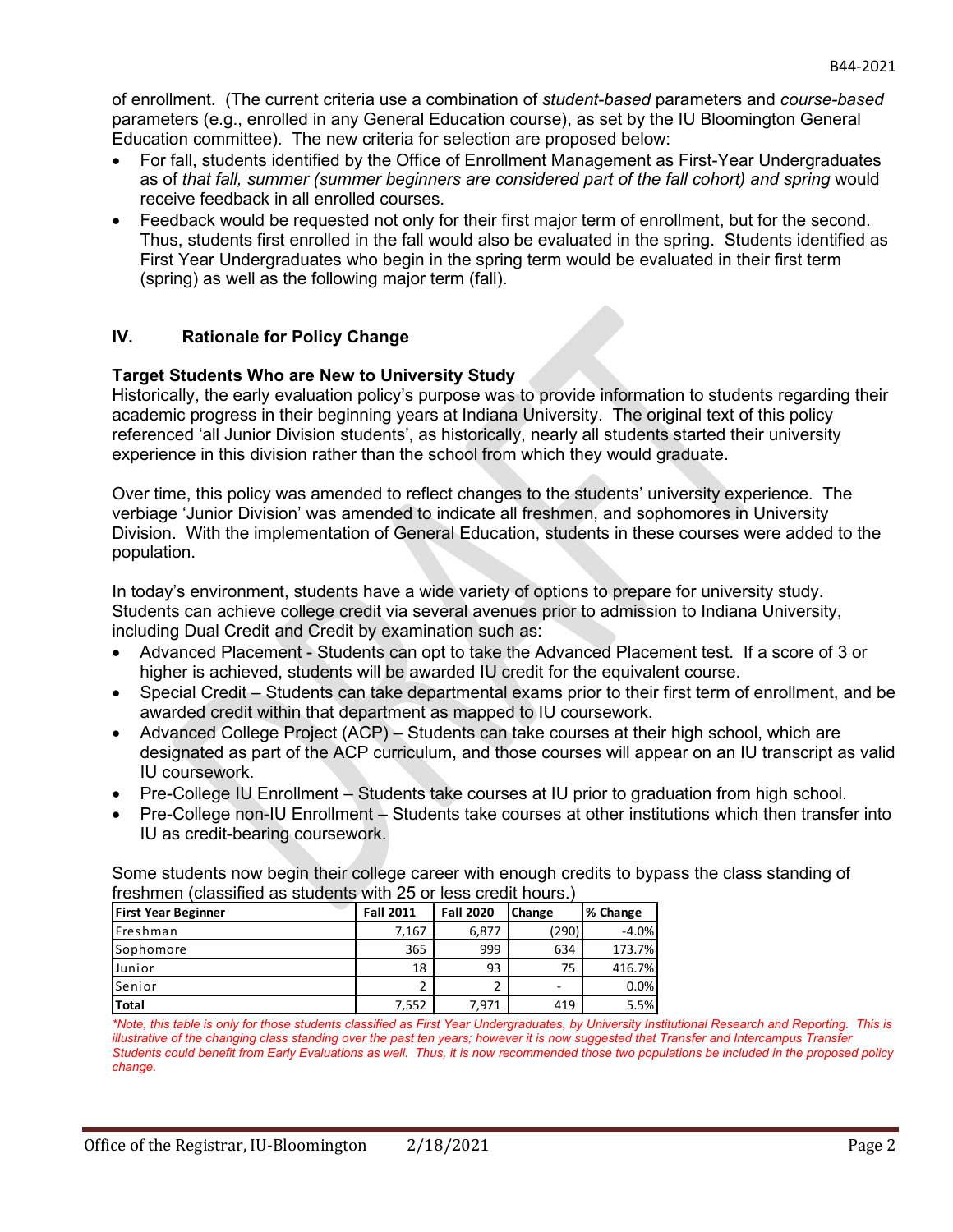**The following table shows what the population would look like if all students who are new to IU Bloomington were included. While these students have already been exposed to higher education, persistence rates are lower than first year beginners, and thus, it would be beneficial to the students for them to receive feedback from their instructors during their first year of attendance at IUB. Historically, many of these transfer students would not be included the current EE population selection.**

| <b>Fall 2020 Enrollments</b> | Admit Type 4202, 4205, 4208 |                                           |          |                    |
|------------------------------|-----------------------------|-------------------------------------------|----------|--------------------|
| Student Level                |                             | First Year Undergrad Intercampus Transfer | Transfer | <b>Grand Total</b> |
| Freshman                     | 6,745                       | 39                                        | 144      | 6,928              |
| Sophomore                    | 1,057                       | 126                                       | 403      | 1,586              |
| Junior                       | 98                          | 42                                        | 207      | 347                |
| Senior                       |                             | 11                                        | 34       | 46                 |
| <b>Grand Total</b>           | 7,901                       | 218                                       | 788      | 8,907              |

*\*In order to capture intercampus transfer, a different data source was used for this table, thus the difference in numbers for FYU.*

In addition, students are now more likely to be directly admitted to their chosen school rather than begin in University Division. Using the current population selection, these students would still be selected if they had 25 or less hours earned; however, if they had 26 hours or more, they would no longer meet the criteria for sophomores (enrolled in University Division). See below for change in University Division sophomores.

| <b>Student Based EE Population</b> | <b>Fall 2011</b> | <b>Fall 2020</b> | <b>Change</b> | % Change |
|------------------------------------|------------------|------------------|---------------|----------|
| <b>IFreshmen</b>                   | 7.766            | 7.791            | 25            | 0.3%     |
| University Division Sophomores     | 3,058            | 1.288            | (1,770)       | -57.9%   |
| l Total                            | 10.824           | 9.079            | (1,745)       | $-16.1%$ |

With the changes to the student experience, the current population definition does not accurately capture all students that are new to the university. As the policy is used to increase retention and student success, it is prudent to try to realign the population with a more accurate reflection of 'beginning' or 'new' student.

When the definition was amended to include all students in General Education courses (100- and 200 level), some of the beginning students missed by the changes above were provided feedback. However, the new criteria included all students enrolled in these courses, even seasoned juniors and seniors. and occasionally even graduate students.

| <b>Fall 2020 General Education Courses - Unique Students</b><br>by Class Level |        |  |
|--------------------------------------------------------------------------------|--------|--|
| Freshman                                                                       | 7,743  |  |
| Sophomore                                                                      | 7,370  |  |
| Junior                                                                         | 4,931  |  |
| Senior                                                                         | 4,063  |  |
| Masters                                                                        | 23     |  |
| Doctorate                                                                      | 16     |  |
| Other                                                                          | 149    |  |
| Total                                                                          | 24,295 |  |

Note: Most freshmen or sophomores in University Division are enrolled in General Education courses. Therefore there is crossover between the student-based and course-based population.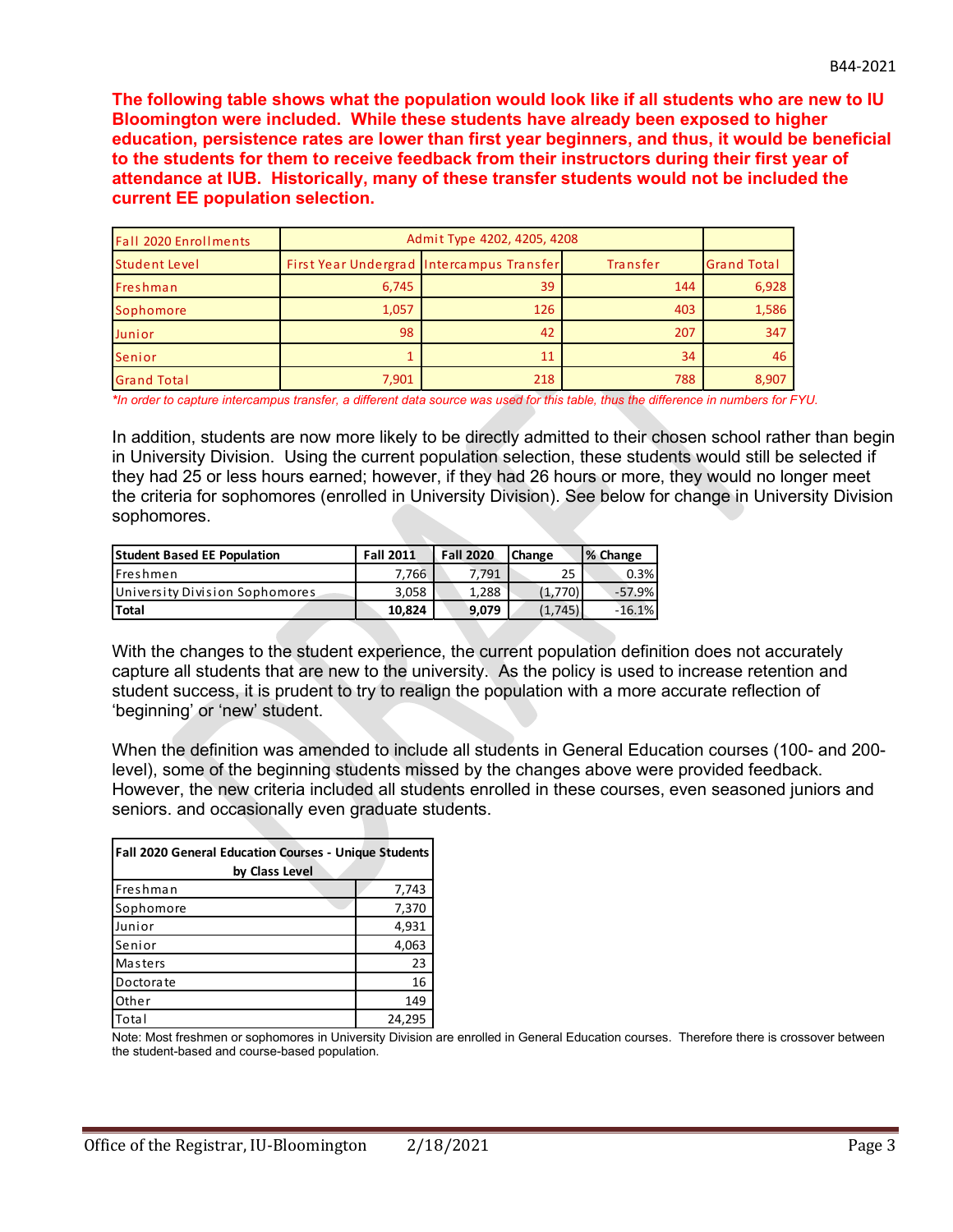# **V. Impact of Policy Change on Faculty**

For Fall 2020, using the current Early Evaluation populations, the unique counts of students/faculty/grades are as follows:

| <b>Early Evaluation Population Counts -</b><br><b>Current Population</b> | Total  |
|--------------------------------------------------------------------------|--------|
| <b>Unique Students</b>                                                   | 24,390 |
| Unique Instructors of Record                                             | 933    |
| Unique Count of Class Sections                                           | 2,678  |
| Average # of Students per Class                                          | 27     |
| Number of required EE in Class                                           | 71.194 |

When using the proposed population as a base (now including all First Year Undergraduate, Transfer Undergraduate, and Intercampus Transfer who have started within the last two terms, the counts are as follows:

| <b>Early Evaluation Population Counts -</b><br>Proposed Population (FYU, TRU, ICT) | Total  |
|------------------------------------------------------------------------------------|--------|
| <b>Unique Students</b>                                                             | 8,907  |
| Unique Instructors of Record                                                       | 1,785  |
| <b>Unique Count of Class Sections</b>                                              | 2,999  |
| Average # of Students Per Class                                                    | 15     |
| Number of Required EE in Class                                                     | 46,715 |

In the proposed population, the number of students decreases, as does the average number of students in those classes which would require some level of evaluation. The number of total evaluations required also decreases. The number of instructors and sections increases; however, those instructors will deal with smaller populations of students to evaluate.

In this model, *all beginners*, *including transfers,* will receive consistent feedback across their courses. All of their courses should be represented. All beginners would have valuable feedback, even those students at advanced standing, as they adjust to the university environment.

Coming this fall, a new tool will be available to provide faculty with the beginner population which requires feedback. This tool, called a Progress Report, is a feature of the Student Engagement Roster.

### **VI. Textual Changes to Existing Policy and Procedures**

<https://vpfaa.indiana.edu/policies/bl-aca-h28-instructional-responsibilities/index.html>

### **Bloomington Campus Procedures on Early Evaluations**

Early assessment and feedback about student progress are valuable to students, faculty, and academic advisors, allowing each to make informed decisions. Early feedback is especially valuable for beginning students, and for those taking classes outside their primary areas of interest as they acclimatize to the